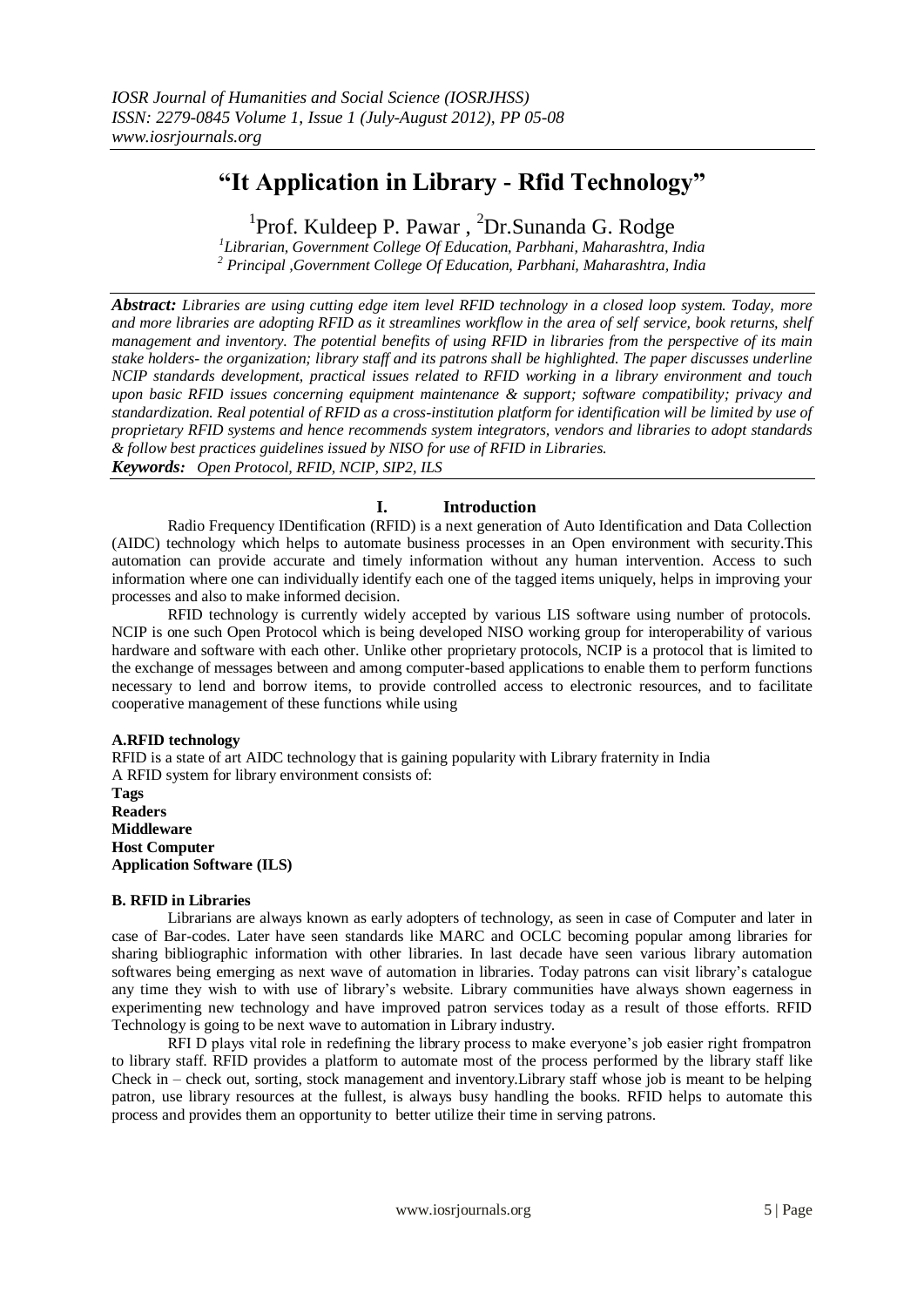# **II. Benefits of RFID Technology in Library**

### **2.1. Overview**

Fastest, easiest, most efficient way to track, locate & manage library materials. Efficient Book circulation management. Automatic Check-in and Check-out. Library inventory tracking in minutes instead of hours. Multiple books can be read simultaneously. Unique ID of the RFID tag prevents counterfeiting. Automated material handling using conveyor & sorting systems. Facilitate inter library & intra-library borrowing Let us know have look at the benefits in more details by categorizing the benefits for each identity which is connected to Library industry.

# **2.2. Benefits - Libraries**

A). Stock management

B). Operations such as managing material on the shelves,

C). Identifying missing & miss shelved items and taking

D).Stocks regularly will be feasible

E) Proved Patron Services

F).Spending minimal time on circulation operations allows library staff to assist patrons

G).Routine patron services are not disturbed even when libraries are facing staff shortages & budget cuts Flexibility And Modularity Ability to add newer products and features as finances and customer needs dictate Security Library item identification & security is combined into a single tag, there by eliminating the need to attach an additional security strip

# **2.3. Benefits - Staff**

Less time needed for circulation operations Implementing RFID will considerably reduce the amount of time required to issue, receive, transport, sort & shelve library materials Efficient Inventory management Inventory management can be done using a handheld reader without closing the library and is at least 20 times faster compared to existing barcode based system Reducing Repetitive Stress Injuries (RSI) RFID based system reduces repetitive scanning of individual items at the circulation desk during check in, check out and hence avoids RSI such as carpal tunnel syndrome Taking inventory in a RFID based system doesn't require physical de-shelving & shelving of library materials

#### **4. Benefits – Patrons**

Patrons will spend less time waiting in check-out lines by using Self Check in - Check out Systems Patrons find what they are looking for quickly & easily Reminders for due dates allows patrons to submit borrowed materials in time Use of book drops & return chutes for returning library material, allows for flexible timings RFID enabled patron cards allows for easy patron identification & reduces errors Self service enhances patron privacy Improved patron services even when libraries are facing staff shortage

# **III. RFID Standards in Library**

Below is detailed description of some of the standards related to RFID hardware used In Libraries National Information Standards Organization Circulation Interchange Protocol (NCIP) is a protocol that is limited to the exchange of messages beaten and among computer-based applications to enable them to perform functions necessary to lend and borrow items, to provide controlled access to electronic resources, and to facilitate cooperative management of these functions. Released in May 2001 and approved on October 17, 2002, ANSI/NISO Z39.83-2002 or NCIP is a "NISO Draft Standard for Trial Use." This protocol defines a repertoire of messages and associated rules of syntax and semantics for use by applications: to perform the functions necessary to lend items; to provide controlled access to electronic resources; and to facilitate co-operative management of these functions. It is intended to address conditions in which the application or applications that initiate the lending of items or control of access must acquire or transmit information about the user, items, and/or access that is essential to successful conclusion of the function.

**3.1 ISO 180003- Mode 1 :** is a ISO standard for parameters for air interface communications at 13.56 MHz (High Frequency), based on which RFID hardware is being developed for usage in Library. The standard defines communication parameters on which the tag and reader communicates with each other.

**3.2 ISO 28560-1/2/3** -: is a set of Information and documentation — Data model for use of radio frequency identifier (RFID) in libraries. The standard is under development stage at ISO and is planned to release in 2010. The standard is based on NISO committee's recommendation document "RFID in US Libraries". It will be defining various aspects of usage of RFID in libraries right from RFID hardware selection to placement of RFID tags and information to be written inside the tag

www.iosrjournals.org 6 | Page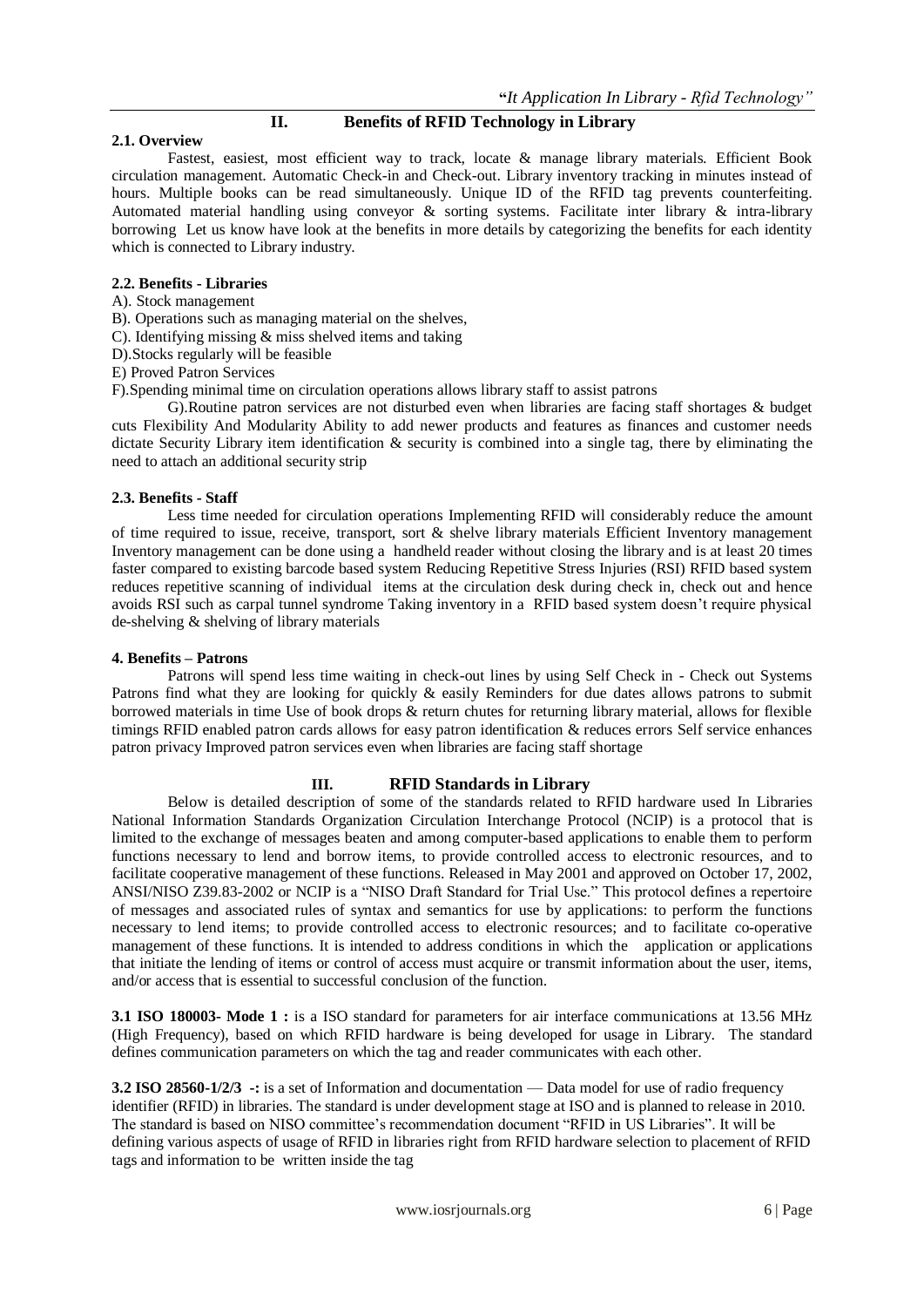**3.3 SIP2 Protocol:** is a communication protocol that provides a standard interface beaten a library's integrated library system (ILS) and library automation devices (e.g., check-out devices, check- in devices, etc.). The protocol can be used by any application that has a need to retrieve information from an ILS or process circulation transactions via the ILS. There are two versions of SIP, version 1.0 and 2.0. SIP2 is based on a proprietary protocol, but has been opened for use by all parties providing systems for library circulation

### **IV. NISO Recommendations**

In Libraries, 13.56MHz High Frequency tags should be used RFID tags for library use should be passive The typical read range of tags for library applications should not be increased substantially beyond the present range of 8-20 inches for smaller tags in future Only tags including standardized AFI feature should be used in libraries The system will cause no interference with other applications The system will utilize ISO/IEC 18000-3 Mode 1 tags programmed so that they should work for identification of items in other libraries The system will use tags that will not interfere with the operation of security systems in other libraries Security implementations for RFID in libraries should not lock a compliant system into any one security possibility (EAS, AFI, Virtual deactivation), but rather leave security as a place for differentiation beaten vendors RFID tags should be reprogrammable for migration purposes Data on RFID tags should be encoded according to the recommended data model, using encoding described in ISO/IEC 15962 & using relative object IDs specified in anticipated standard ISO/NP 28560 for RFID in Libraries.

# **V. RFID Implementation in Libraries**

| Sr. no. | Tasks<br>Weeks          | Schedule* |  |    |    |    |  |
|---------|-------------------------|-----------|--|----|----|----|--|
|         |                         |           |  | 12 | 16 | 20 |  |
|         | Procurement of Hardware |           |  |    |    |    |  |
|         | Tagging books           |           |  |    |    |    |  |
|         | Integrating Middleware  |           |  |    |    |    |  |
|         | Performing Test cases   |           |  |    |    |    |  |
|         | Training Staff          |           |  |    |    |    |  |
|         | Process Improvement     |           |  |    |    |    |  |

Phase wise Planning for deployment of complete solution

\* Estimated timeline for tagging 4 Lakhs (four lac) items

**Procurement of Hardware:** Sourcing of RFID hardware i.e. Readers, Tags & Antenna needs to be done before starting anything else. Once the hardware specification and respective products are finalized specific read regions can be decided and implantation can be done.

**Tagging books:** Each and every book needs to be tagged. The process needs 2-3 people continuously sticking tags to specific area of the book as decided earlier from the findings during the pilot test.

**Integrating Middleware:** Integrating middleware with the present library software systems and testing the results for improvements and errors.

**Performing Test Cases:** Predefined set of test cases will be performed in scenario based format to check out unit level and system level performance for accuracy and greater throughput.

**Training Staff:** This part of the implementation will include training staff on various aspects of RFID Technology and the new system in place. There will a demo which will include all the process in the system.

**Process Improvement:** The errors and improvements found out from the test cases will be revisited to make system perform in better way.

# **VI. RFID in Indian Libraries**

- **1)** Library automation in India is 10-12 yrs behind developed nations when considering current state of our 350 Universities
- **2)** Indian libraries are geared up for Automation today with support from Govt, NKC & organizations like INFLIBNET,DELNET etc
- **3)** Hardly 10%-15% of Indian Libraries are using ILS efficiently today and hardly 20% of this are using library automation technology (huge opportunity )
- **4)** Library veterans feel library automation is a must for a knowledge driven economy like India.